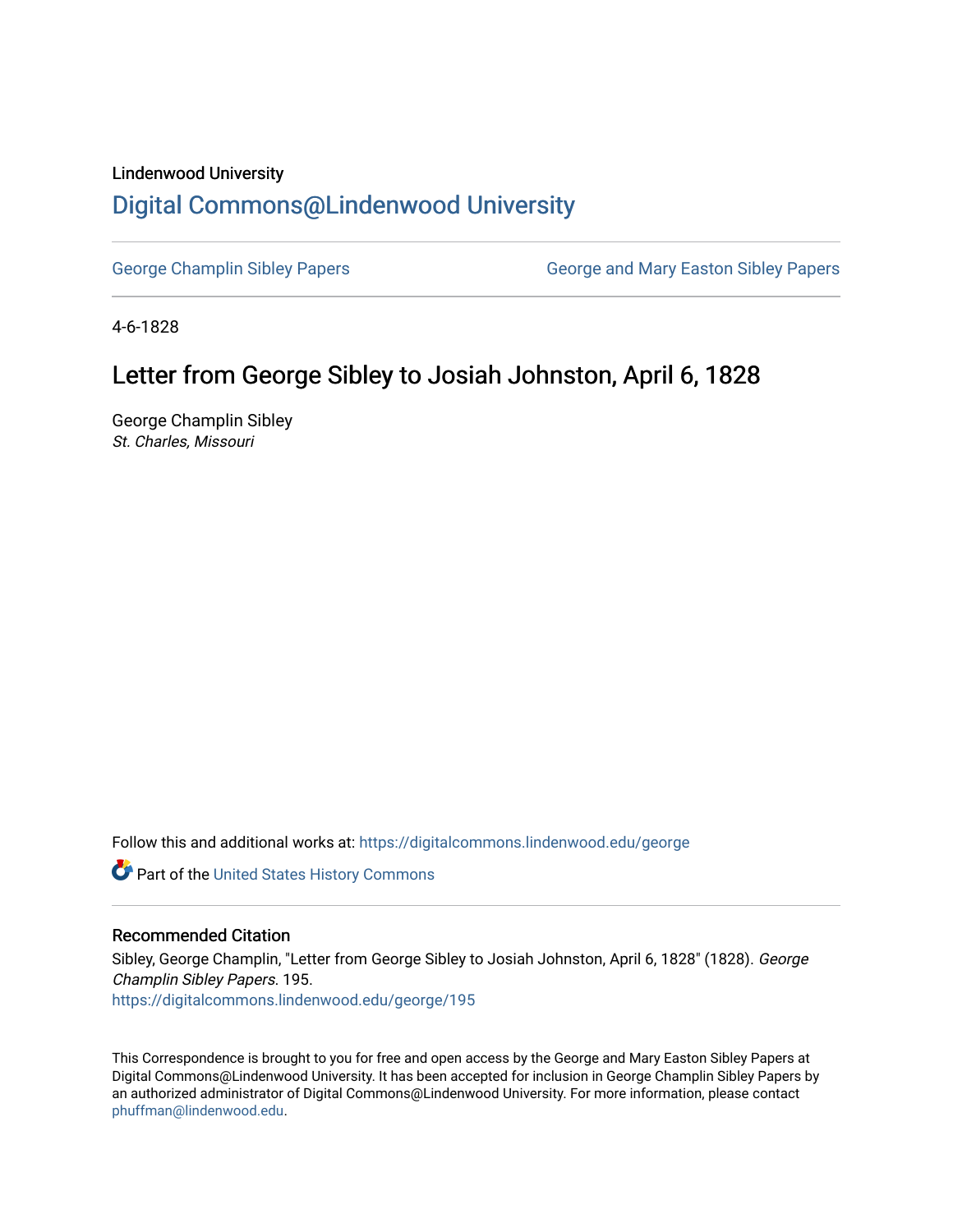#### My dear Sir,

The only letter that I wrote you from Louisiana was burned with the mail in the mail boat Columbia at St. John's below N. Orleans.

The provincial circumstances of our recent visit to your state were briefly there. On the 21<sup>st</sup> of Nov. left home. 10<sup>th</sup> Dec: embarked for N. Orleans in the steam boat Jubilee, to wit; my wife, Miss Easton & myself. 19<sup>th</sup> reached N. Orleans. There met O. Sibley recently off on Asst. serving in the army, extremely glad to see him, and think he would accompany us up to Alex. Natchitoches, having leave of absence from duty. 21<sup>st</sup> set out for Alex in the planter. 23<sup>rd</sup> Arrived at Alex. invited to spend some days at Mr. Carson's where we found Henry's wife & his five children. Saw Kevin Johnston the same evening. Attended a ball at Alex. on the  $27<sup>th</sup>$ . Saw at Mr. [name] King's excellent self portrait of Anna Eliza, was struck by the great resemblance to the original as she appeared when I last saw her in North Carolina. On the 1st of Jan. Arr. at Natchitoches after night, find all well except father, who was just getting out of danger from a very serious illness. Spent a few days at County \_ and returned to Natchitoches about the 18<sup>th</sup> of January. Find father recovering very rapidly; he has his usual flow of humorous and buoyant spirits. Spent the time agreeably 'till  $21^{st}$  of Feb. when we set out for home via New Orleans in the Bracer, Margaret, Ann & Henry accompany us. Arr. at N.O. on 24<sup>th</sup>, found the Liberator just ready to sail for St. Louis, went right on board from the Bracer. The next day found us should be delayed a day or two longer, which afforded us Opportunity To visit the St. Charles Sight house, Battle ground ; for aid in these matters, we are all extremely obliged to Henry Johnston, who is here in character of legislator. Left N.O. for StL. On 29<sup>th</sup> Feb. River unusually full; very nearly running over the levee. Arr. At St. Louis 10<sup>th</sup> March, after a pleasant voyage. Staid at St. Louis 'till the 1<sup>st</sup> of April. Then came here to spend a few days with my wife's relation previous to our return to Ft. Osage. Had the pleasure to see Albert Johnston at St. Louis. Since our arrival there, having a few days leisure; I took occasion to examine a small tract of land that I have near this village with the view of improving and \_ to it if I liked the situation & find it will suit pretty well and determined on the removal of snow as possible. In the meantime my family will reside here very comfortably, from where they may occasionally visit St. Louis (Distance Avg. 18 miles) where I have many friends & where the society is very good. I have intervened on this removal partly because it will be of advantage Ann & Henry. And partly because it will enable me to give up without any very great inconvenience, my establishment at Ft. Osage, to go to the payment of the Govt. debt, should it be decided by the treasury Dept. to accept of my offer of lands in payment, which I am greatly in hopes will be the case. By giving up my valuable farm at Ft. Osage in lieu of the small unimproved tract near the village, I may hope to pay off the whole debt at once, provided my offer is accepted; on which subject I am extremely anxious to hear. For nothing on earth so depressed me as this cursed debt, which I will make almost any sacrifice to pay off. But I am sensible that I have already inflicted enough of my waiting on you in regard to this matter, and very well know that you will not wait to obtain the decision of the proper office as soon as it can be had. And in confident reliance on the favourable decision of the Secy. of the treasury, I shall set out from here in course of tomorrow for St. Osage, for the purpose of removing my servants & household goods down here immediately. I expect to effect this by the  $1<sup>st</sup>$  of May; leaving my stark & great part of my farming tools 'till next fall, or perhaps till the spring following as they will be in safe & careful hands, and improving in value there till I can provide for their maintenance here.